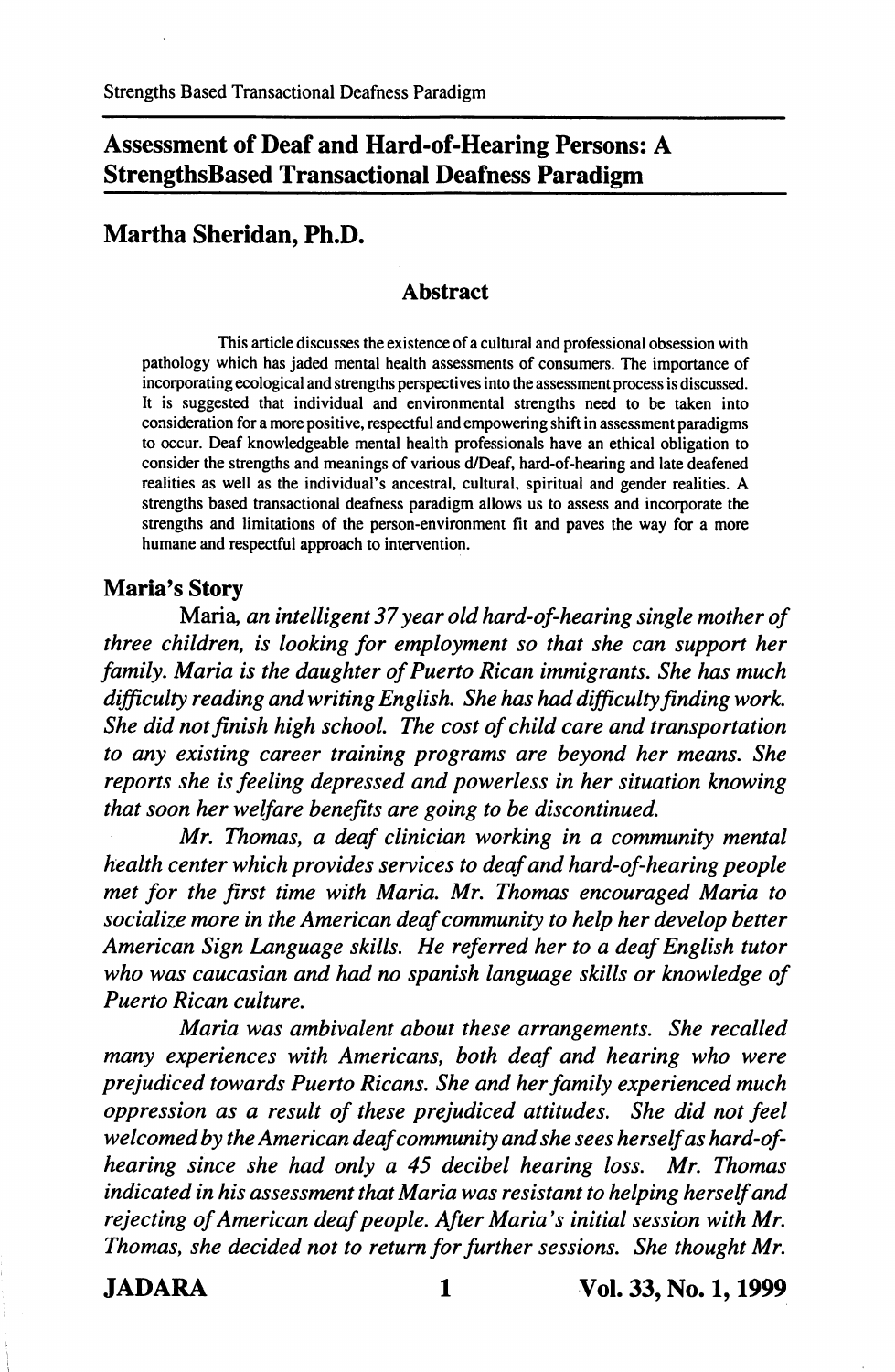Thomas was pushing her too hard to adapt to American deaf culture and sensed a judgmental attitude. She only had a few months of welfare left and Mr. Thomas was not addressing her more immediate and basic needs.

In Maria's story the realities of both deafness and non-deafness related environmental concerns needed to be assessed. The environment presented Maria with a series of barriers which she was attempting to overcome. This attempt on Maria's part to seek assistance, her intelligence, her ability to consider her children's needs and to prioritize, her self esteem, her persistence and survival in an oppressive environment, her ties to her Puerto Rican culture, and her ability to recognize her cultural position among deaf and hard-of-hearing people were all examples of her strengths.

In Maria's case, Mr. Thomas made the mistake of not exploring and acknowledging Maria's Puerto Rican culture, or the realities of her environmental circumstances. Mr. Thomas projected his own deaf American cultural values and beliefs onto Maria, viewing Maria's cultural realities as deficient and problematic. This prevented him from attending to her basic and immediate needs. He failed to consider the barriers that she would face in attempting access to the American Deaf community such as the attitudes of Deaf Americans towards a hard-of-hearing single mother who did not have good American Sign Language skills and the resulting emotional risk this would pose for her. The lack of sensitivity on Mr. Thomas's part was destructive to his professional relationship with Maria.

### The Strengths Perspective

Historically, human service professionals have considered themselves "helping professionals". This label implies that the people we work with have problems, weaknesses, deficits, or pathologies, and that we have the skills, knowledge, superiority and authority to "help" or change them. Our culture is obsessed with pathology. Today, almost everyone is labeled as co-dependent, coming from a dysfunctional family, or as recovering from some sort of addiction, and professionals are perpetuating and profiting from this obsessional focus on the pathological individual (Saleebey, 1996).

Saleebey's (1996) strengths perspective transfers our attention to the positive qualities, skills, abilities, resources, and aspirations of the people we work with as well as those of the family, community and the larger social environment. By focusing on these positive attributes, mental health professionals are able to identify opportunities for empowering people using existing resources. By incorporating this perspective, assessment and intervention become possibility focused instead of problem

Vol. 33, No. 1,1999 2 JADARA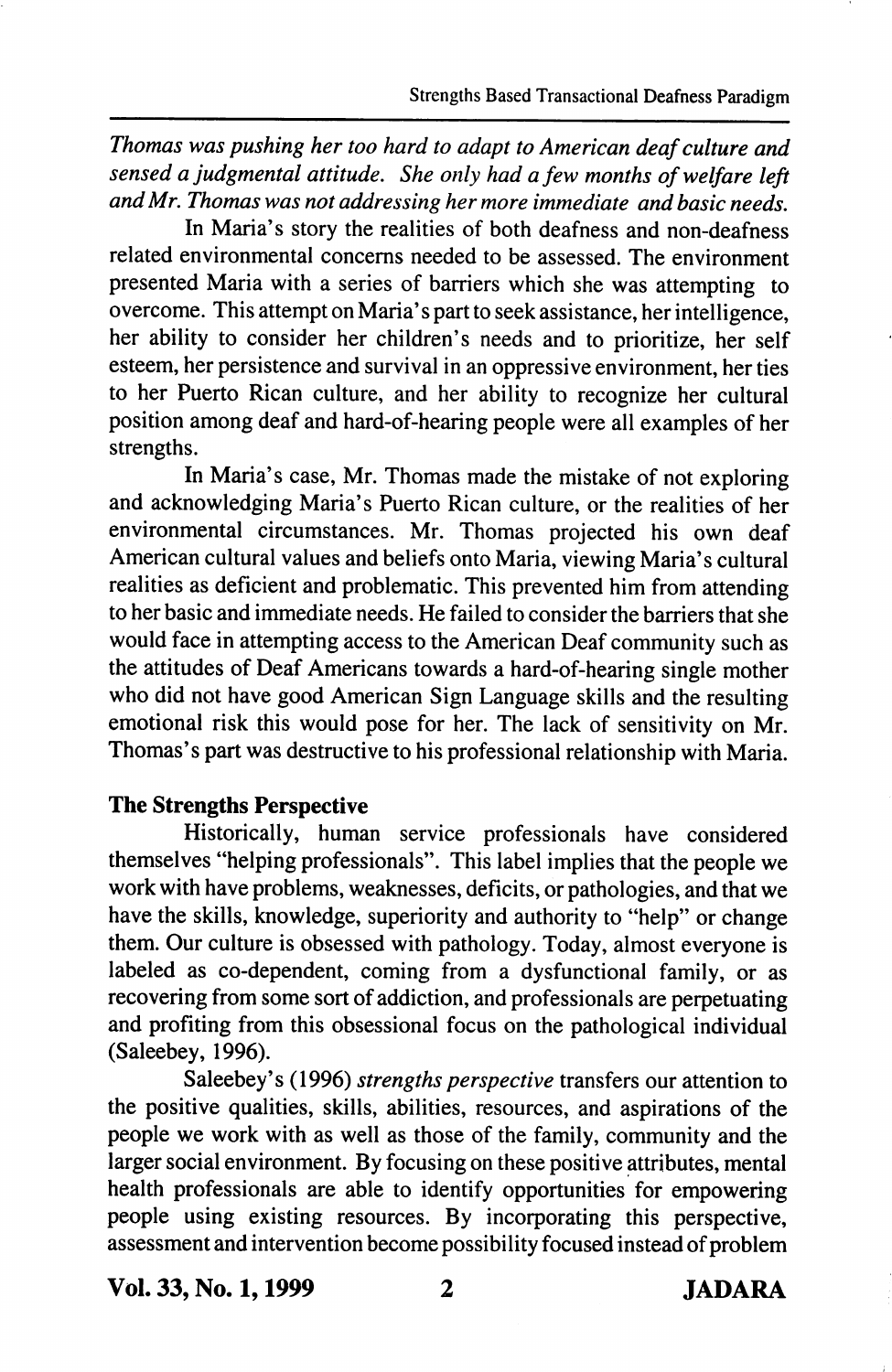focused. Thus, mental health professionals conducting assessments should identify biological, psychological and social strengths of individuals as well as environmental strengths and resources.

Saleebey (1996) reminds us that adopting a strengths perspective does not mean ignoring problematic realities such as schizophrenia, child abuse, illness, addiction, etc. Rather, it frees us from the reign of psychopathology and perpetual projection of a sense of hopelessness onto the individuals we work with. The strengths perspective allows us to work with the strengths which our clients and their cultures possess. For example, a practitioner's focus on pathology could prevent him or her from seeing the potential that an individual who is mentally ill has for a college education and may cause the practitioner to ignore the person's stated goals and desires because of their belief that individuals who are mentally ill can not achieve these things. Incorporating strengths into assessment frames an empowering and esteem building treatment approach.

#### Transactional Assessment

Transactional assessment examines the person and their environment simultaneously (Longres,1997). As defined by Longres, transactional assessments require observation of the person in active interaction with other systems. Since it is not possible to actively observe people in all aspects of their environments the term is used more flexibly here to encourage practitioners to observe and assess the person's perspective of their interactions in various environmental contexts and to observe these interactions where it is possible. It also calls upon our ethical responsibility to continued professional education which advances our understanding of the dynamics of oppression and life circumstances of populations. The cultural, social, and linguistic realities of the dominant culture and those of the person's own culture are considered as interacting with each other. This makes for an ideal frame of reference for working with diverse populations and individuals who have experienced oppression.

Borrowing from the ecological perspective (Germaine, 1973), transactional mental health assessments take the social environment at all of its levels into consideration and allow us to understand the circumstances which influence the person's functioning and perspectives. The social environment includes "the actual physical setting that the society or culture provides" (Zastrow and Kirst-Ashman, 1997, p. 12) including interactions, circumstances, and conditions which influence our development, functioning, and survival. Originating from general systems theory (Bertalanffy, 1962), the ecological perspective examines resources and systems at micro (individual), meso (families and small groups) and

JADARA 3 Vol. 33, No. 1,1999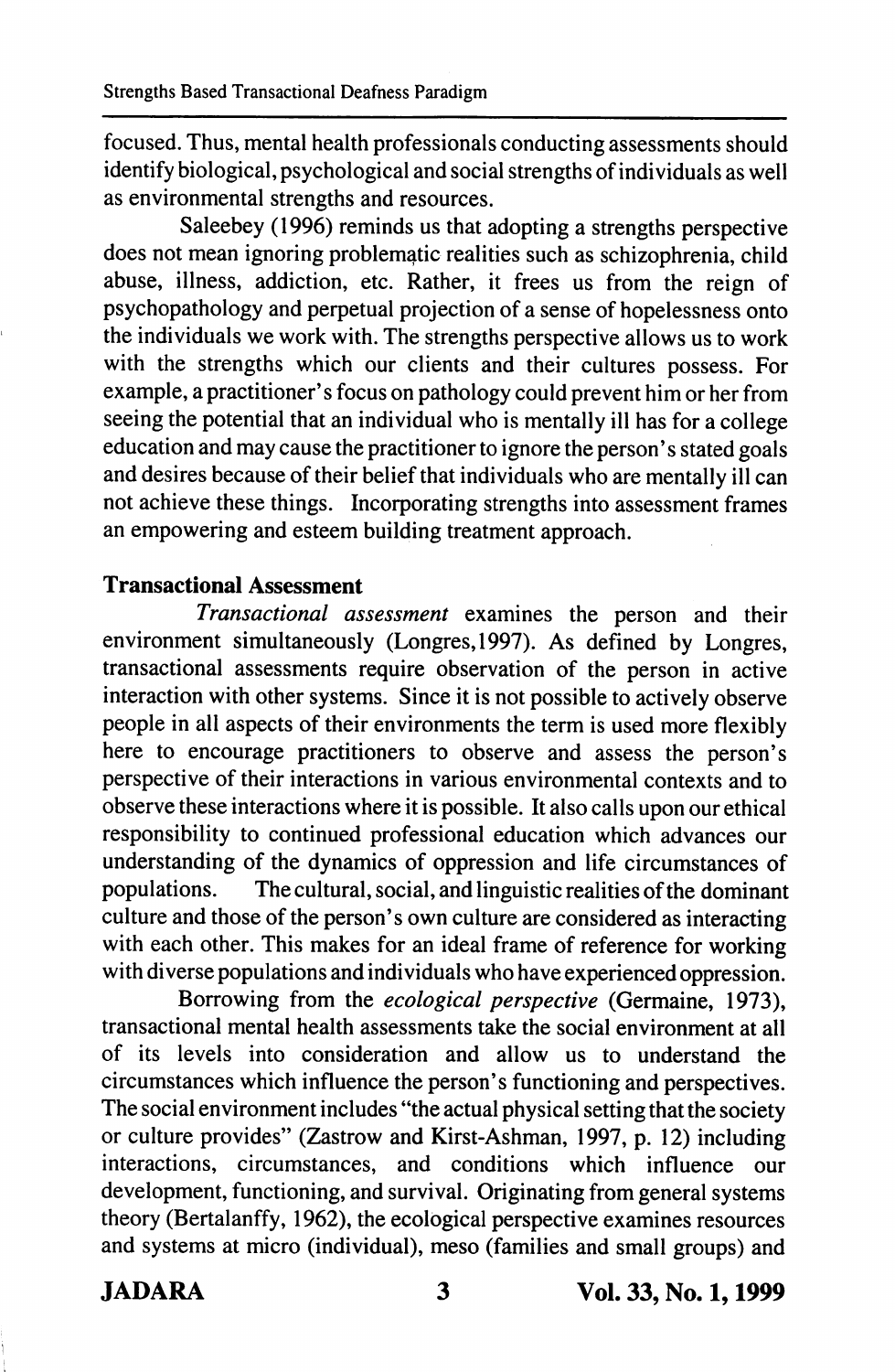macro (societal, community, organizational, cultural, and political) levels and aims to enhance the goodness of fit between the person and the environment. Examining this person and environment interaction reduces the professional tendency to "blame the victim". For example, it may be possible to observe Maria in interaction with her children, and with her neighbors on a home visit, and it would be important to understand Maria's perspective of these interactions. It would also be critical to advance our understanding of the current and historical social conditions of Puerto Rican women in America to develop a more contextually accurate assessment of Maria's lifeworld, functioning and perspectives, her person in environment "fit" and how her transactions with these cultural environments impact upon her mental health.

### Attending to a Multi-cultural Society and Deaf and Hard-of-Hearing **Realities**

While recent literature is replete with concerns about paternalistic (Lane, 1992; Lane, Hoffmeister & Bahan, 1996) treatment of deaf people, we have not given enough attention to, nor have we shown enough respect for, the heterogeneity and multi-cultural realities and experiences of individuals who are not culturally deaf. In addition, we have assumed that these paternalistic prejudices belong only to hearing people and hearing professionals.

In recent years, the number of deaf and hard-of-hearing clinicians in the mental health profession specializing in work with deaf and hard-ofhearing people has increased dramatically. This highly specialized population of professionals provides consumers with a new breed of qualified clinicians from which to choose. However, professionals who consider themselves experts in deafness and deaf knowledgeable are not exempted from the ethical obligation to explore and understand their own worldviews, communication, language, cultural preferences and realities, and educational philosophies and how this effects relationships with diverse clientele. Regardless of a mental health professionals hearing status, the attitudes and biases of the professional concerning the multiple realities of the person who is deaf or hard-of-hearing need to be monitored in the assessment process.

While it can be argued that there are advantages and disadvantages to any perspective on deafness, and some perspectives make for a stronger fit between the person and their environment, it is important for mental health professionals to look for the strengths that each of these perspectives presents in the lives of people who are deaf and hard-of-hearing. It may be that the culture, language, communication method or educational

Vol. 33, No. 1,1999 4 JADARA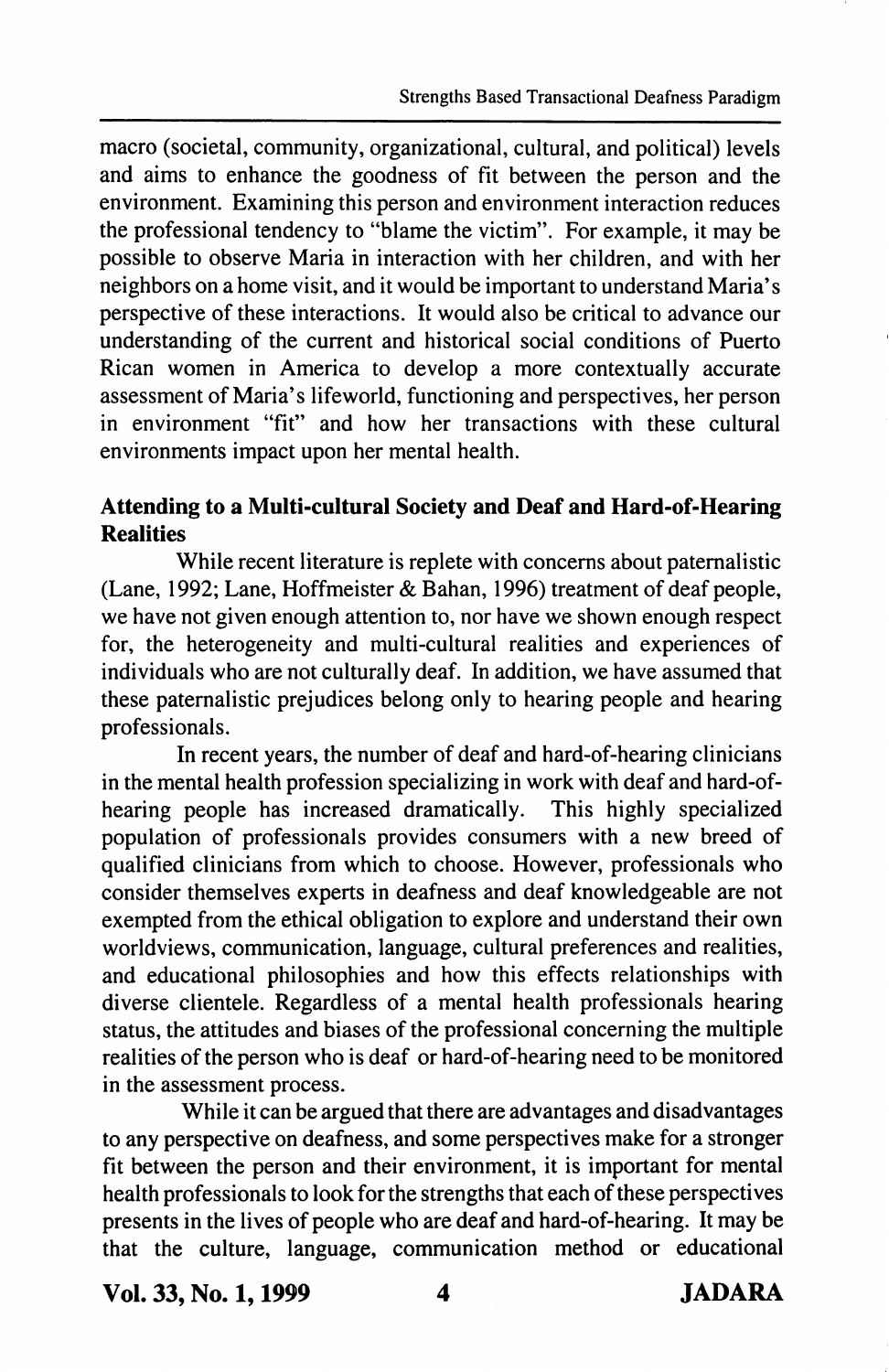philosophy of the consumer provides positive inter or intra-personal or cultural meanings and strengths which contribute to their well being. Professionals need to be cautious not to negatively assess a person based on differing cultural beliefs and meanings. This is particularly important when these beliefs and meanings reflect a goodness of fit between the person and their social environment. We must address, understand and respect these variables in a person's reality (Corker, 1994; Glickman, 1996). There are strengths to be found in every culture and in every individual. Sussman (1992) stated, "...the psychopathological perspective is rampantly manifest in the literature on deafness, especially in psychosocial aspects of deafness," (p. 2). He suggests, "...there are far more psychologically healthy and effective deaf people than there are not" (p. 3). I suggest, as Maria's story illustrates, that hard-of-hearing, late deafened, and deaf individuals who are not culturally deaf also have strengths that need to be recognized. Professionals need to attend to the strengths of these multiple realities.

In working with individuals who are deaf and hard-of-hearing, professionals must consider the wide range of deafness and non-deafness related developmental, environmental and systemic influences that accompany the person in their relationship with the mental health professional (Harvey, 1989). Clinicians need to be informed of various cultural implications for assessment.

The circumstances in Maria's story could be changed to match any cross cultural worker/client dyad (i.e., Puerto Rican hard-of-hearing worker and African American deaf client; white late deafened worker and Puerto Rican deaf client, etc.) and the same mistakes could have been made. People who are deaf and hard-of-hearing experience not just the cultural realities related to their hearing status, but also their racial, ethnic, gender, and spiritual realities and those of the majority with whom they interact.

### Shifting Paradigms: A Strengths-Based Transactional Deafness Paradigm

It is critical that we recognize the consequences of such problem focused perspectives and adopt more humane, socially just, and empowering approaches to mental health assessment and practice. This article submits a strengths based transactional deafness paradigm. This paradigm proposes that in assessment we examine the person and their environments simultaneously and assesses the person and environment fit. It respects the worldview and cultural identity of the person; emphasizes practitioners' monitoring of cross cultural counter transference issues (i.e., hearing status, gender, sexual orientation, socio-economic class,

JADARA 5 Vol. 33, No. 1,1999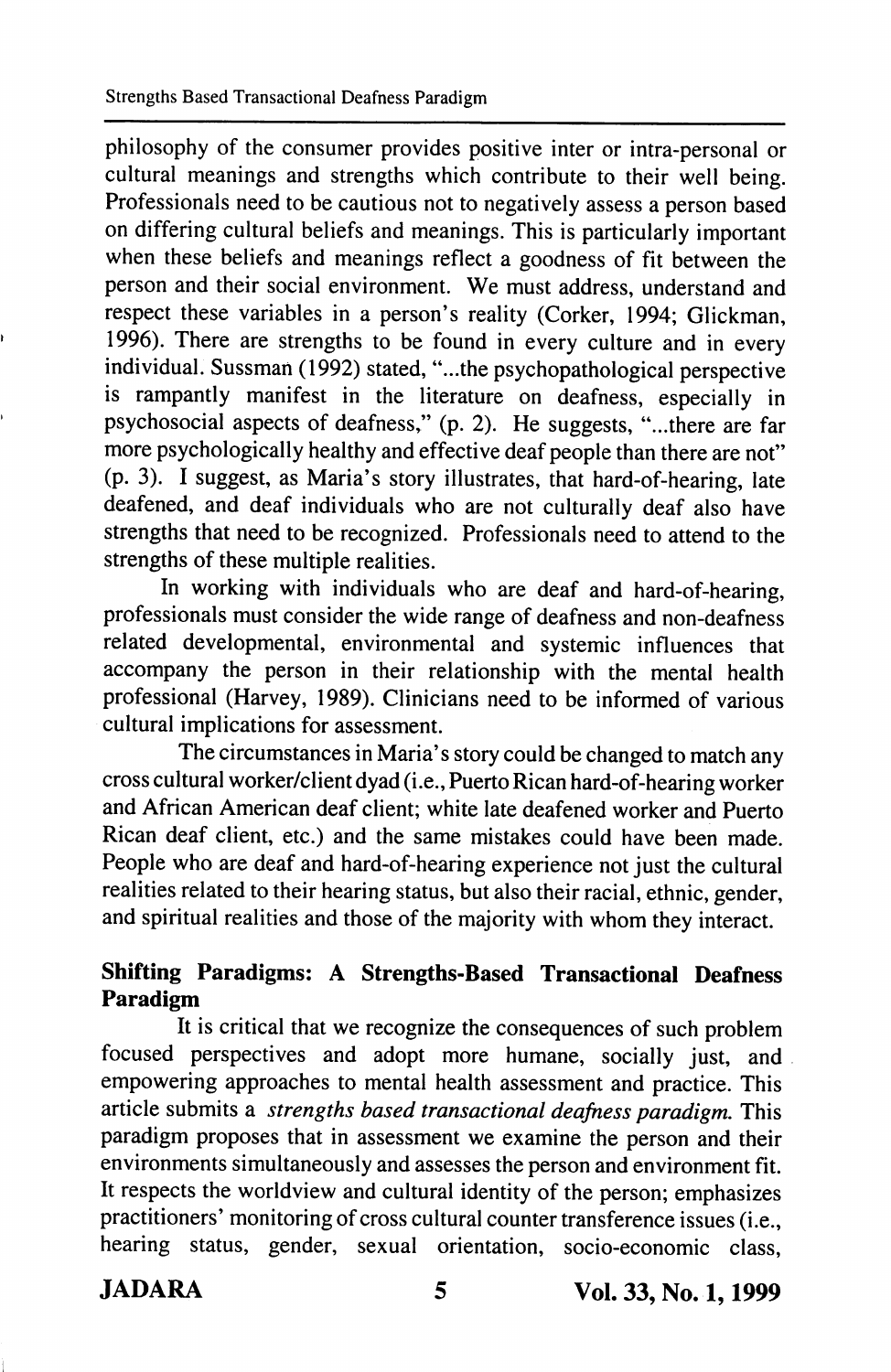nationality, spirituality, culture, conceptualization of symptom manifestation, etc.); integrates concepts from strengths and ecological perspectives; deals realistically with limitations and problems; and reduces victim blaming.

Connie's story illustrates an effective application of this approach. Connie's situation contrasts Maria's in many ways. Connie and Maria have differing life experiences, perspectives, and realities and both meet with a clinician whose perspectives and experiences are quite different from their own. While Maria, who was hard-of-hearing, experienced an uncomfortable and unsuccessful session with her deaf clinician, Connie, who was deaf, had the opposite experience. Connie left her first session with a hard-ofhearing clinician feeling that it was a success and she looked forward to future sessions with Robert who employed a strengths based transactional deafness paradigm.

Connie's story: Connie, a bright young woman, was born deaf, attended a Catholic residential school for deaf students and communicates in American Sign Language. She graduated with honors from her high school. A devout Catholic, Connie was active with the Catholic deaf community. Her strengths included her determination not to let the prejudiced attitudes of others change who she really was and where she wanted to go in life.

Three years ago, Connie, her husband of four years, and young daughter were in an automobile accident. Her husband was killed in the crash. Connie was 7 months pregnant at the time and her son was bom prematurely as a result of the accident. Connie began to experience chronic pain after the accident and two years ago her doctor diagnosed her with severe rheumatoid arthritis. She was referred to a specialist who confirmed the diagnosis.

Connie was working hard to get her life back in order. She had postponed career plans to care for their two young children while her husband attended college and began his own business. As a widow, she needed to make changes. She moved with her two children out of state to live with her parents where she sought Robert's help at a mental health center during a period of sadness.

Robert, was hard-of-hearing and ten years older than Connie. In contrast to Connie's Catholic upbringing, Robert was atheist. He was raised orally in hearing schools, speaks well, attended prestigious hearing universities and learned to sign during graduate school. Connie was concerned at first. Although she had no idea what Robert's religious beliefs were, she had previous experiences with oral, hard-of-hearing men who graduated from college which left her with the impression that they felt

Vol. 33, No. 1,1999 6 JADARA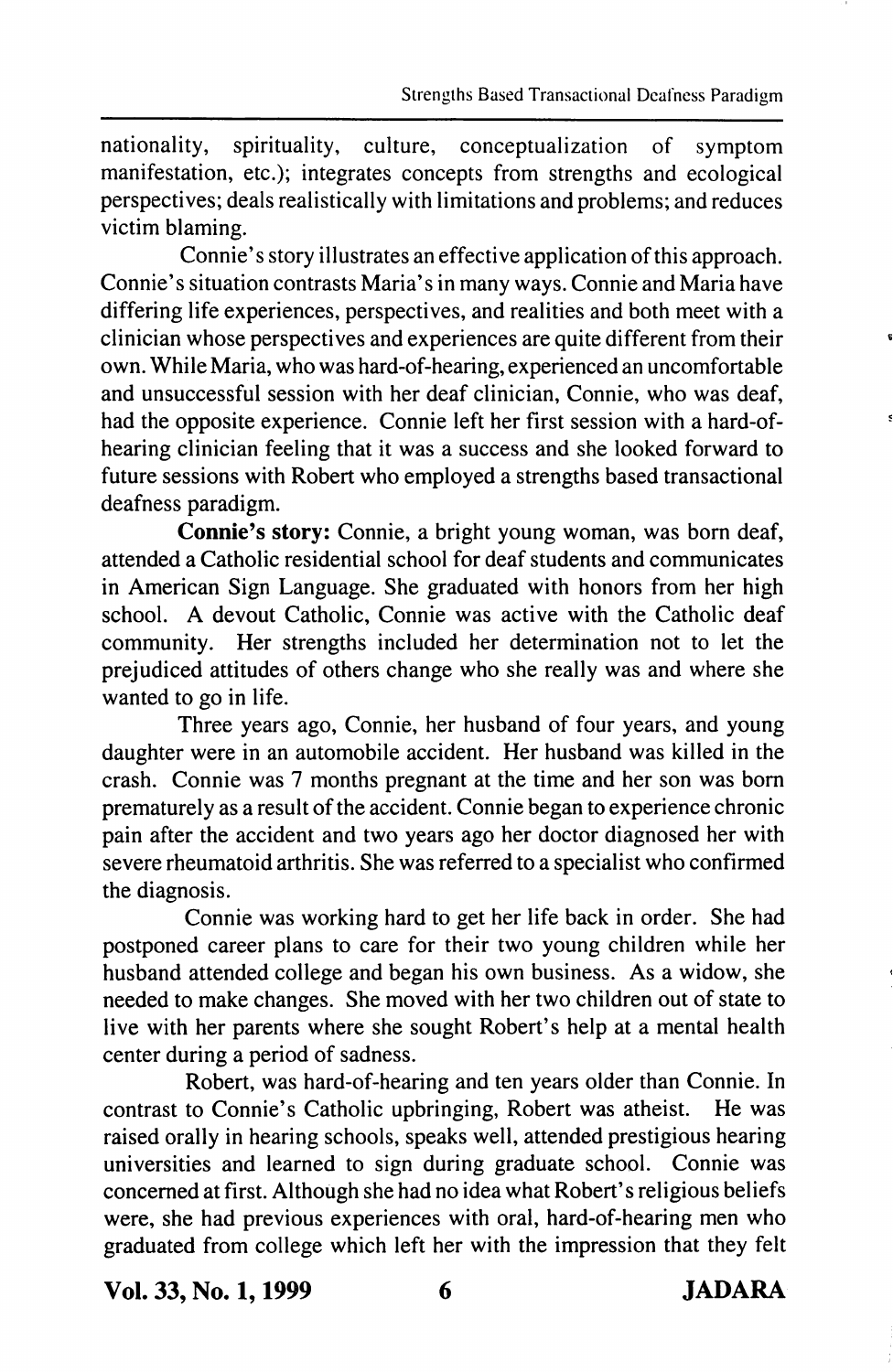superior to her. She wondered if Robert would see her for the capable, intelligent, outspoken person that she was, if he could accept and respect her deaf culture, her use of American Sign Language, and her goal to obtain her MBA, a traditionally non-female degree.

Connie had another story she hoped she would feel comfortable sharing with Robert. After the accident Connie began attending church more frequently and engaged in daily morning meditation and prayer. She appreciated and enjoyed these peaceful moments of solitude and prayer and reported that they had a calming effect on her. During one of these quiet prayer sessions, a few months after she had started them, Connie experienced a sudden and unusual tingling sensation in her neck and chest. It occurred to her that it felt as if she "had been touched by God", but thinking it was just her imagination, she left it alone.

At Connie's subsequent visits with her rheumatologist for the next three years, there was no trace of her disease and her pain had been noticeably decreased. Quietly, she wondered if this spiritual experience had been a healing one. Connie had shared this experience with a friend who joked that she had an hallucination and said the chronic pain she experienced probably didn't exist in the first place. This confused Connie. She had mixed feelings about telling Robert. She didn't know what his religious beliefs were or how he would "judge" her.

As Robert assessed and gathered this background information from Connie he shared with her that he recognized the trauma the accident had caused and the strength she showed in the process. He pointed out to her how it had taken courage and confidence to sacrifice her own career plans for her husband and family, especially in light of her many talents, and to move her family out of state. Robert recognized that there was ample opportunity in Connie's social environment to utilize these positive qualities within and beyond her immediate surroundings.

Acknowledging her confusion over her friend's comments, Robert pointed out to Connie that her faith and Catholic upbringing had served as a foundation for her in a time of need, as it does for many people, and that it appeared to be a source of important personal meaning and strength. Robert also discussed Connie's sadness as a normal part of her healing and suggested that their sessions could provide her with an opportunity to work through it if she wished to talk about it more.

Another thing which impressed Connie was Robert's suggestion that they write up the goals and objectives for their sessions together. She felt that they were on the same team, working together to identify strengths and resources which she, her children, parents and extended f^amily, her church community, the deaf community and the larger society had to offer

JADARA 7 Vol. 33, No. 1,1999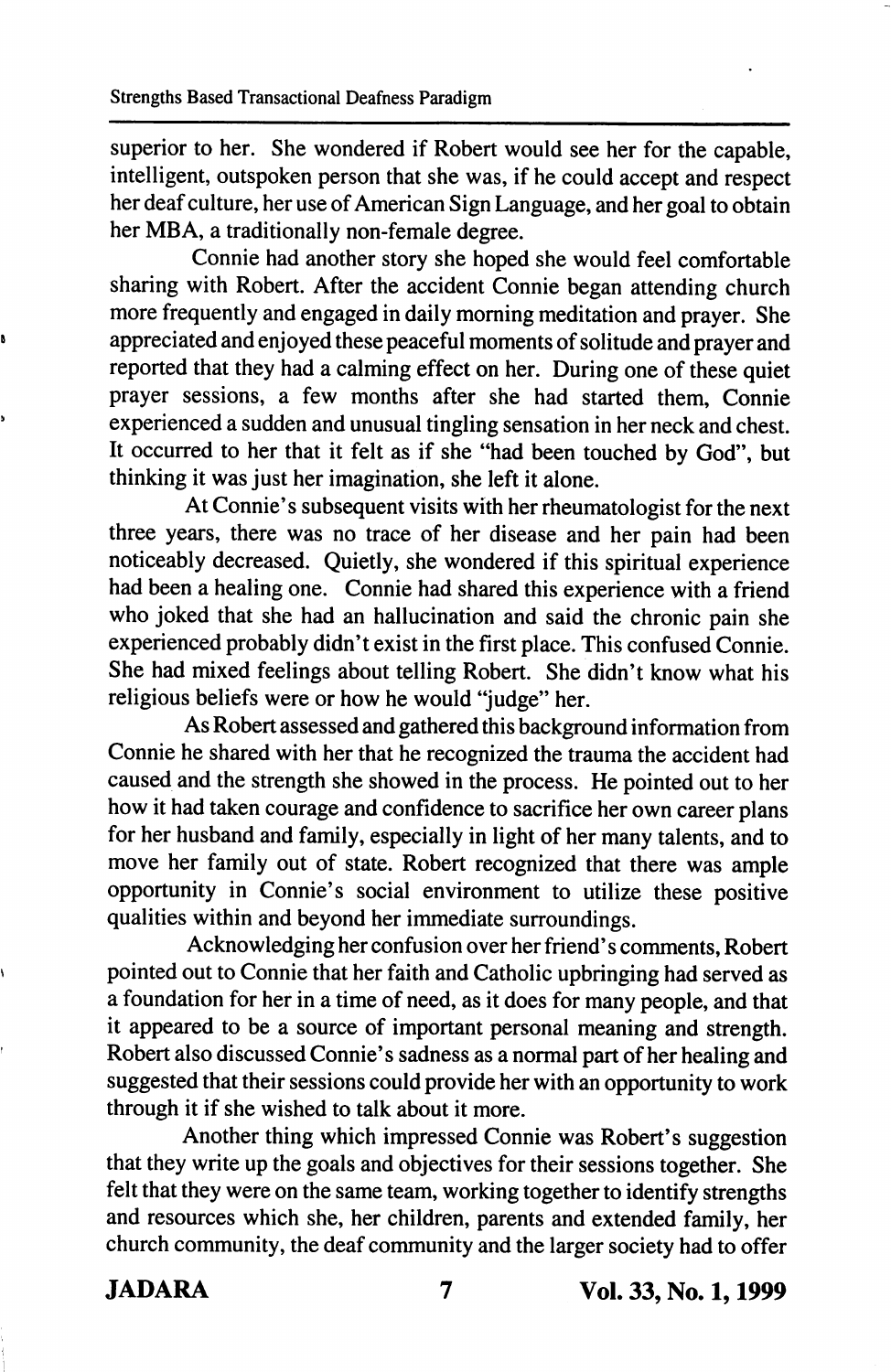as she and her children continued to recover from the loss of her husband. Aside from discussing the grief and interpersonal recoveries of Connie and her children, they also focused on her possibilities, listing among other things, a plan to apply for financial assistance to attend college and graduate school.

Connie felt empowered when she left her first session with Robert. She was pleased that Robert was non-judgmental, and respectful of her strengths and abilities, her possibilities, and her cultural and spiritual realities. She also felt encouraged by the resources they identified in her environment.

A positive and facilitative clinical relationship was formulated in this first meeting establishing a foundation for success in future sessions. Contributing factors included Robert's competencies, and the strengthsbased transactional deafness paradigm which framed his assessment and planned interventions with Connie. Robert demonstrated respect and acceptance of Connie's cultural, linguistic and spiritual realities which were different from his own. He was able to recognize the strengths and meanings which these realities represented for Connie. Robert's assessment of and focus on Connie's strengths was affirming for her. At the same time, he was able help her deal realistically with her intrapersonal difficulties. Acknowledging the influence of the social environment on Connie's current and future situation also promoted a successful outcome.

#### References

Bertalanffy, L. (1962). General systems theory: A critical review. General Systems Yearbook, 7, 1 - 20.

Corker, M. (1994). Counselling: The deaf challenge. London: Jessica Kingsley.

Germaine, C. B. (1973). An ecological perspective in casework practice. Social Casework. 54 (6), 323-331.

Glickman, N. S. (1996). What is culturally affirmative psychotherapy? In Culturallv affirmative psvchotherapv with deaf persons. Mahwah, NJ: Lawrence Erlbaum Associates. Inc.

Harvey, M. (1989). Psvchotherapv with deaf and hard-of-hearing persons: A svstemic model. Hillsdale, NJ: Lawrence Erlbaum Associates.

Lane, H. (1992). The mask of benevolence: Disabling the deaf community. New York: Alfred A. Knopf.

Lane, H., Hoffmeister. R., and Bahan, B. (1996). A Journey into the deaf-world. San Diego, CA: DawnSignPress.